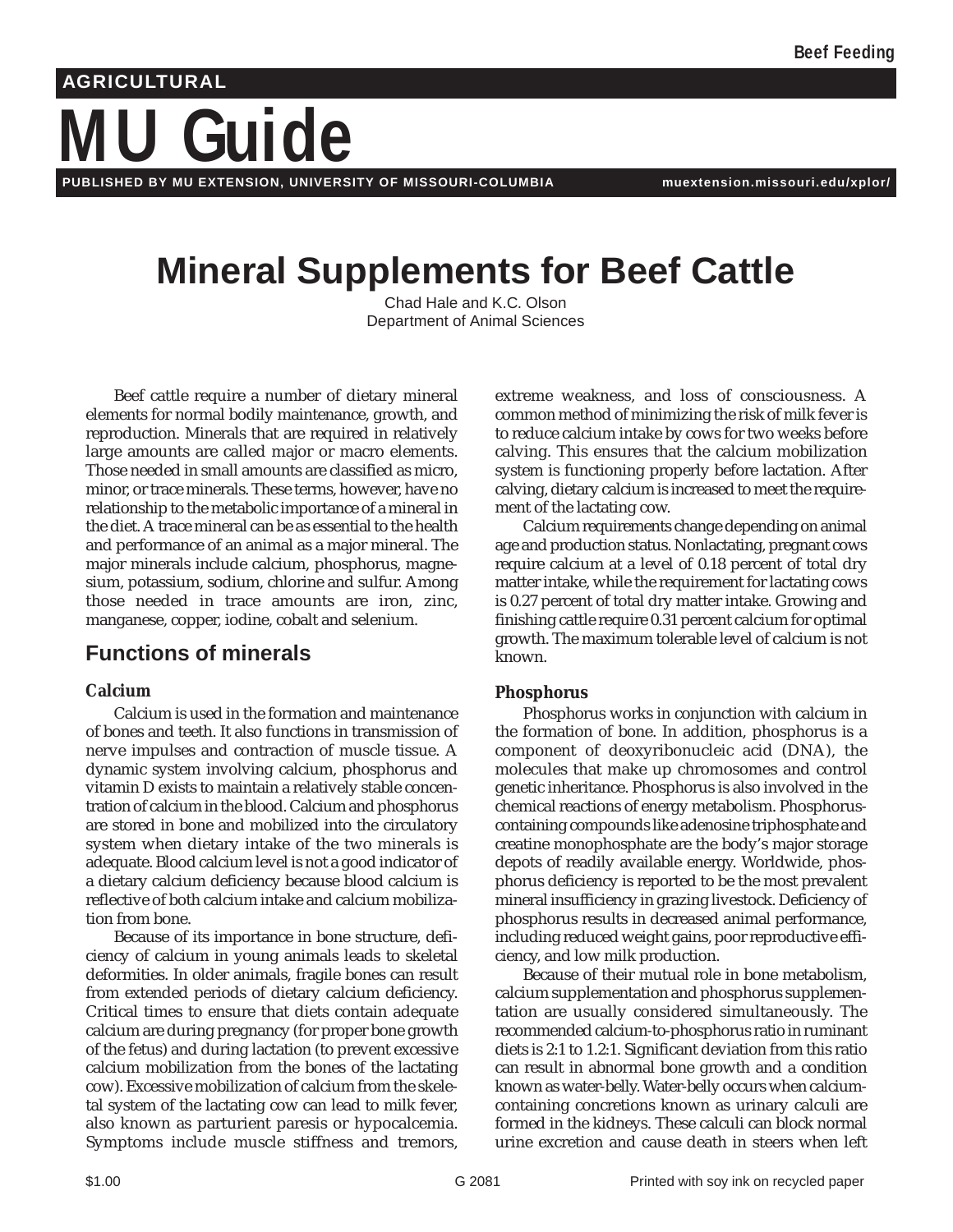untreated. Heifers are usually not affected by the waterbelly disorder.

#### **Magnesium**

Magnesium is an activator of many metabolic enzymes. These enzymes control reactions that range from the breakdown of glucose for energy to the replication of DNA, which is necessary for cell division. The most common problem associated with magnesium deficiency is a condition known as grass tetany. Observed most frequently in the early spring, grass tetany results from the consumption of lush forage, which has low levels of magnesium. The apparent depression in magnesium levels results from the high water content of rapidly growing plants. Symptoms include frequent urination, erratic behavior and convulsions. If left untreated, death can occur within several hours. Grass tetany is a major problem in some areas of Missouri and supplementation with magnesium can alleviate the problem. Cattle need about 0.04 to 0.1 percent magnesium in the dry matter of their ration. In areas where grass tetany is prevalent, higher levels of magnesium (up to 0.25 percent of dry matter intake) have been found beneficial to prevent grass tetany.

Magnesium oxide is the most common form of supplemental magnesium used to prevent grass tetany; however, it is characterized by bitter taste. Livestock are often unwilling to consume it at recommended levels, making free-choice supplementation of magnesium oxide to grazing cattle problematic. An uncomplicated method of supplementing magnesium oxide to cattle grazing grass tetany-provocative pastures is to mix it with a grain or oilseed supplement. Researchers in Virginia found that free-choice magnesium oxide consumption by grazing cattle was adequate when it was mixed in a 1:1:1 ratio with trace mineralized salt and one of the following: corn, alfalfa meal, dry cane molasses, or cottonseed meal.

Although magnesium supplementation has long been an effective means to combat grass tetany, recent research indicates that other factors may be involved. The occurrence of grass tetany is more frequent in fertilized pastures than unfertilized pastures. In addition, the occurrence of grass tetany will usually be higher after five to 10 days of cold weather. Forages that are prone to causing grass tetany are deficient in magnesium and sodium and have an excess of potassium. Sodium is involved in transporting magnesium into cells, so it is critical to maintain adequate sodium to facilitate proper magnesium utilization. Excess potassium consumption interferes with magnesium absorption from the gut, thus exacerbating the condition of low dietary magnesium. In areas where grass tetany is prevalent, it is critical to consider not only dietary magnesium intake but also dietary levels of sodium and potassium.

#### **Sodium and chlorine**

The requirement for sodium and chlorine is commonly expressed as a salt requirement. Both sodium and chlorine function to maintain the volume, pH and osmolarity of body fluids. Sodium is involved in muscle and nerve function. Chlorine is essential for hydrochloric acid production in the abomasum and for carbon dioxide transport. The maximum advisable level for sodium in the diet is 0.08 percent of the dry matter for dry cows and 0.1 percent for lactating cows. The requirement for chlorine is unknown. To date, deficiencies of chlorine have not been demonstrated in beef cattle.

Salt is often fed to cattle free-choice (i.e., cattle are allowed to select a dietary component of their own volition). Cattle will usually consume more salt than needed when it is fed free-choice. Cattle also consume more salt than needed if it is offered in loose, granular form. Cattle often eat 1½ to 3 pounds of salt per month (¾ to 1½ ounces per day) when given free-choice access to loose salt. Roughly half that amount is consumed when salt is offered free-choice in block form.

Additionally, cattle eat more salt with highroughage than with high-concentrate rations, with silage or pasture than with dry feeds, and with succulent grass than with mature grass. Cattle deficient in salt often eat dirt, manure, and urine in an attempt to satisfy their appetite for salt. This condition, known as pica, can be easily corrected with salt supplementation.

#### **Potassium**

Potassium is ubiquitous in the body of mammals because it is required in large amounts by most organ systems for normal functioning. Thus, a deficiency of potassium results in nonspecific symptoms such as poor appetite, followed by thinness, reduced performance, and stiffness, especially in the joints of the front legs. Potassium levels of 0.6 to 0.7 percent of ration dry matter are necessary to promote optimal performance by growing and finishing cattle. There is no evidence that potassium is needed in feedlot rations that contain sizable amounts of silage or another roughage. Additionally, rations containing molasses and alfalfa meal are not likely to be deficient in potassium. Grain often has less than 0.5 percent potassium; therefore, potassium supplementation may become critical in certain highconcentrate rations.

University of Missouri-Columbia studies have shown that potassium will leach from fescue pasture forage during winter to levels as low as 0.3 percent of the dry matter. Potassium supplementation may be beneficial for cattle grazing these pastures from January through March. In contrast, lush forages like tall fescue pastures in early spring, often have extremely high levels of potassium. High levels of potassium interfere with magnesium utilization. This has the effect of exacerbating the already-low magnesium content of the lush forage and increasing the risk of grass tetany.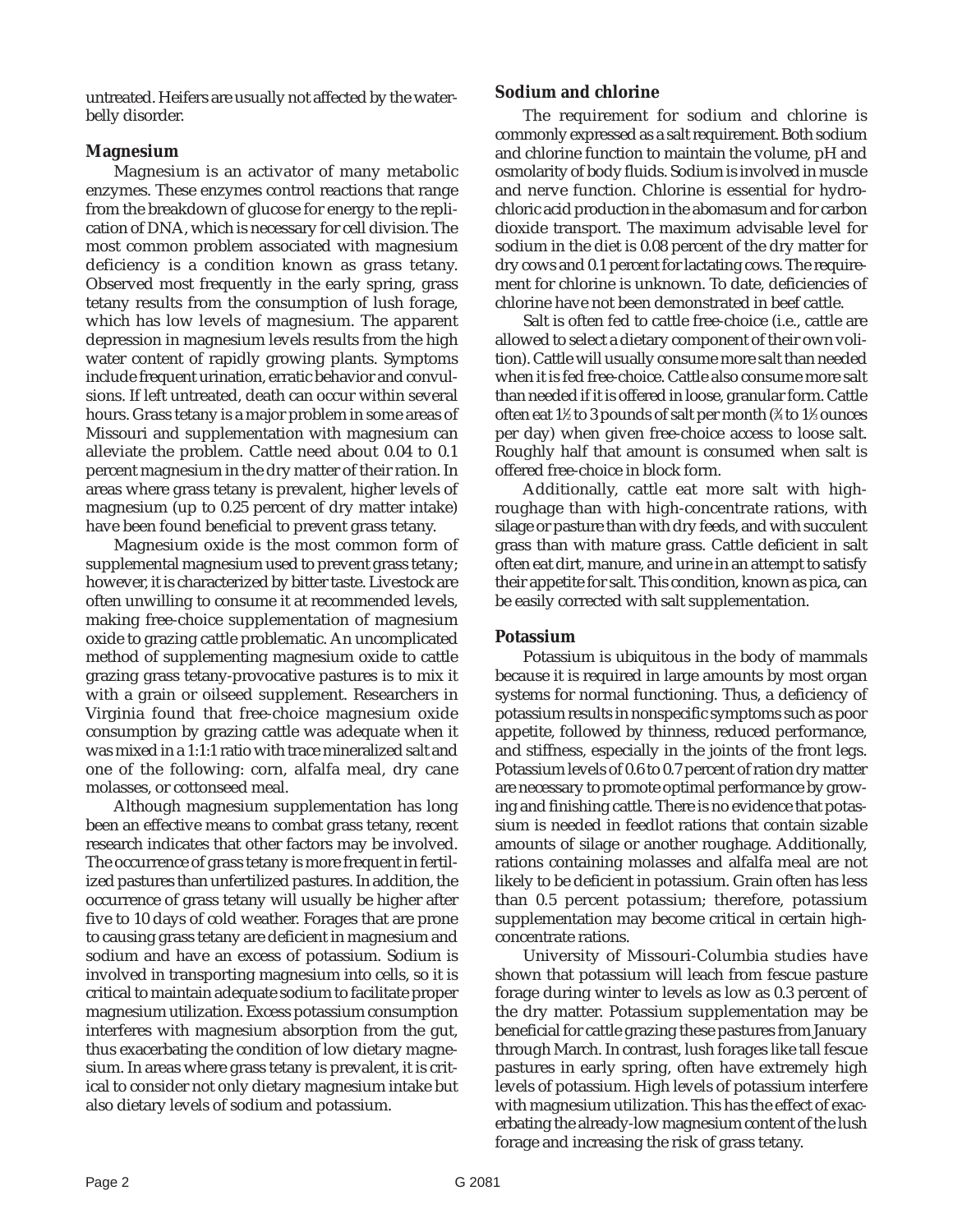#### **Sulfur**

Sulfur is present in protein, certain vitamins (thiamin and biotin), enzymes and other compounds. Diets for growing and finishing cattle should be formulated to contain 0.15 percent sulfur on a dry matter basis. Substituting urea and other nonprotein nitrogen compounds for natural proteins in the diet lowers the sulfur content of a ration. Adding one part inorganic sulfur for each 15 parts of nonprotein nitrogen used in the ration is necessary to restore dietary sulfur levels to normal. Certain ruminal bacteria use inorganic sulfur to make sulfur-containing amino acids and other organic sulfur compounds. Dietary levels of sulfur that are above 0.4 percent of the dry matter are considered potentially toxic. Excessive sulfur interferes with the metabolism of selenium, copper, molybdenum and thiamin. Sulfur deficiency symptoms include decreased feed intake, unthrifty appearance, dullness of the hair coat and hair loss.

Moderate to high dietary sulfur intake can cause a condition known as polioencephalomalacia in ruminants. Aimless wandering, blindness, muscle tremors and convulsions characterize polioencephalomalacia. Young cattle (6–18 months old) are especially vulnerable to this disease. Growing and finishing diets that are high in sulfur (more than 0.4 percent of dry matter intake) and low in fiber can induce polioencephalomalacia. Feeds that are high in sulfur include water, molasses, beet pulp, cruciferous plants, and corn-distilling byproducts such as corn gluten feed. Prevention of polioencephalomalacia requires that both feed and water be tested for total sulfur content.

#### **Cobalt**

Cobalt is required for synthesis of vitamin  $B_{12}$  by ruminal bacteria. Since vitamin  $B_{12}$  synthesis occurs in the rumen, cobalt must be consumed in the diet. Injections of cobalt are not an effective means to correct deficiency. The daily cobalt requirement for beef cattle is 0.1 ppm of the total diet dry matter. Deficiency symptoms for cobalt include loss of appetite in the early stages of deficiency, followed by muscle wasting and anemia, as the deficiency becomes more severe. Vitamin  $B_{12}$  levels in the liver are a useful indicator of cobalt status. Levels of at least 0.19 ppm are considered adequate, while lower levels indicate a cobalt deficiency.

Cobalt supplementation is advisable for beef cows wintered on low-quality roughages of all types. In fact, most tall fescue hay samples collected in Missouri are marginal or deficient in cobalt. Adding 1 ounce of cobalt chloride or cobalt sulfate to each ton of free-choice mineral mixture is recommended for beef cows.

#### **Copper**

Copper deficiencies are fairly common among cattle that consume Missouri forages as a major portion of their diet. Deficiency symptoms include unthriftiness,

bleaching of the hair coat, and anemia. Copper levels of 10 ppm are considered adequate for beef cattle. In regions where the vegetation supplies less than 5 ppm of copper, adult beef animals occasionally suffer from falling disease, a condition resulting in sudden death due to acute heart failure and anemia. If a copper deficiency is suspected, it may be advisable to have the diet analyzed for sulfur, molybdenum and iron content in addition to copper. These minerals are known to interfere with copper absorption, thus increasing the copper requirement. High levels of inorganic sulfur and molybdenum in the diet can increase the copper requirement by two- or threefold. Calves fed exclusive milk diets for long periods may develop copper deficiencies, but calves raised in a pasture setting rarely exhibit deficiency symptoms.

Copper toxicity in beef cattle has occurred when diets contained as little as 115 ppm copper in the total ration; however, large amounts of copper must accumulate in the liver before toxicity is observed. Just as levels of molybdenum, iron and sulfur influence the copper requirement, they also influence the level of copper needed to elicit toxicity symptoms. Copper toxicity symptoms include hemolysis (breakdown of red blood cells), hemoglobinurea (hemoglobin in the urine) and jaundice. Death may result after extended periods of toxicity.

#### **Fluoride**

A specific requirement for fluoride has not been demonstrated in beef cattle. Rather, toxicity is the major concern with fluoride in beef rations. Rock phosphate that has not been defluorinated often contains 3.5 to 4.0 percent fluoride. If untreated rock phosphate is used as a dietary phosphorus supplement, toxicity can occur when the rock phosphate is fed at 1 percent of the diet. Fluoride accumulates in the body and its harmful effects may not be noticed until a metabolic crisis is reached. Toxic levels in the diet cause abnormal bone structure and softening and irregular wear of the teeth. Safe levels of fluoride in the diet dry matter for finishing cattle are no more than 100 ppm (0.01 percent) and not more than 40 ppm (0.004 percent) for animals to be kept in the breeding herd.

#### **Iodine**

Beef producers in the northern United States, particularly the Great Lakes region, regularly encounter iodine deficiency. Iodine is essential for production of thyroxin, a hormone that regulates metabolic rate. A deficiency in iodine causes a condition called goiter, which is characterized by an enlarged thyroid gland. Other deficiency symptoms include weak or hairless calves, reduced reproductive performance and retained placentas.

The requirement for iodine is 0.5 ppm of the total diet dry matter. Beef rations that are high in nitrates interfere with the uptake of iodine by the thyroid gland. Supplementation with iodized salt is recommended for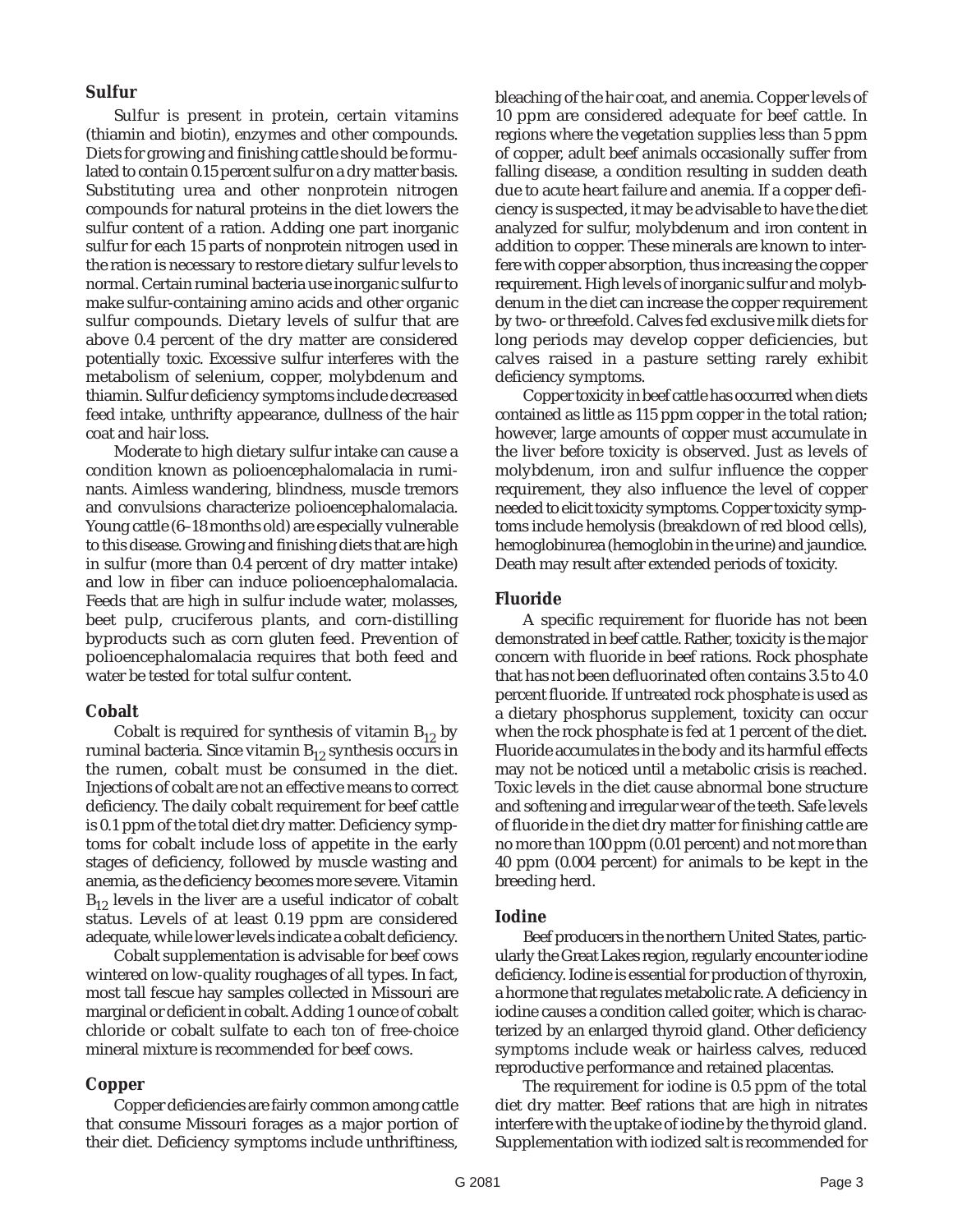cattle consuming high-nitrate feeds and for pregnant cows. Adequate iodine is extremely important in pregnant cow diets to ensure normal development of the calf. Calves born to severely deficient cows may be weak, blind, hairless or stillborn. Calves born to cows that are even slightly deficient may have goiter. In most instances, iodized salt is an adequate iodine supplement for beef cattle.

#### **Iron**

Iron functions in oxidative enzyme systems involved in energy metabolism. It also enables the hemoglobin in red blood cells to carry oxygen to the tissues of the body. The iron requirement for beef cattle is 50 ppm. Milk is low in iron, so young animals are likely to have "nutritional anemia" from a deficiency of iron caused by an exclusive milk diet; however, iron deficiency is rarely seen in calves raised in a pasture setting. Other iron deficiency symptoms include reduced feed intake and pale mucus membranes. A deficiency of iron is not likely to occur with adult cattle in Missouri that have been provided with reasonable parasite control. Under extremely high densities of external parasites, enough blood loss can occur to cause symptoms of anemia.

#### **Manganese**

Manganese functions as a part of numerous enzyme systems. Growing cattle require 20 ppm in the diet while breeding cattle require 40 ppm. High levels of dietary calcium and phosphorus may interfere with manganese metabolism, causing the dietary requirement for manganese to increase. A deficiency of manganese in beef cattle under natural conditions has been reported in only a few areas of the northwestern United States. Deficiency symptoms include reduced fertility in cows and crooked calf syndrome in young calves. Crooked calf syndrome is typified by weak legs and swollen joints in newborn calves.

#### **Selenium**

States east and northeast of Missouri (i.e., Illinois, Michigan, Ohio, and Indiana) produce feed grains and forages that are deficient in selenium (less than 0.1 ppm selenium). Generally, cattle feeds grown on sandy or acidic soils in other areas may also be deficient in selenium. Some Missouri soils fall into these categories. Occasional soil tests are necessary to determine if selenium deficiency may be a problem on a particular farm.

One of the most familiar symptoms of selenium deficiency is white muscle disease, a muscular degeneration in young calves. A few cases of this condition have been diagnosed in Missouri. A deficiency of selenium in gestating cows may cause retained placentas. Selenium toxicity, which occurs primarily in cattle and sheep grazing on alkali soils in the West, is called "blind staggers," alkali disease, or forage poisoning.

Selenium and vitamin E have similar metabolic activities. As a result, they tend to spare one another so that the selenium requirement of beef cattle depends on the amount of vitamin E in the diet. The selenium requirement of beef cattle is about 0.1 ppm of the diet dry matter, while the toxic level is about 50 times higher (5 ppm). High levels of fat in the diet may increase the requirement for selenium.

Selenium has been approved for use in total mixed rations for beef cattle at a level not to exceed 0.1 ppm of the dry matter. In a limit-fed supplement, FDA regulations allow selenium to be used at a level not to exceed an intake of 1 milligram (mg) per head per day. Up to 20 ppm selenium may be used in a salt-mineral mixture for free-choice feeding to cattle, but care must be taken to ensure that the total daily intake of selenium does not exceed allowed levels.

#### **Zinc**

Enzymes for protein and carbohydrate metabolism require zinc. The immune system also requires zinc to function properly. The maintenance requirement for zinc is generally thought to be 30 ppm, but the requirements for lactation and reproduction are not known. Deficiency symptoms of zinc include general unthriftiness, excessive salivation, scabby skin on the legs, slow wound healing, loss of hair, and dermatitis over the entire body. A deficiency of zinc is not likely to occur under normal feeding conditions; however, high calcium in the diet has been shown to interfere with zinc absorption in the gut. Zinc supplementation of beef cattle diets has not been proven to have a consistently beneficial effect.

## **Animal requirements**

Cattle require different levels of minerals, depending on age, size, sex, physiological state, and level of performance. Some examples of nutrient requirements for cattle at different stages of maturity and production are provided in Table 1. The maximum level of each mineral that can be safely tolerated by beef cattle is also included for reference purposes.

A compilation of supplements that may be used to meet animal requirements for specific mineral nutrients is provided in Table 2. Both the amount of mineral in the supplement and the bioavailability (i.e., the amount of mineral in the supplement that is able to be absorbed and subsequently used by the animal) are important factors in determining which mineral supplement is most cost effective. The first supplement under each mineral heading is the standard to which all of the other supplements were compared to determine the relative bioavailability value (RV). For instance, calcium carbonate is the standard by which all calcium supplements are compared. It is assigned an RV of 100 percent. Calcium from bone meal is 10 percent more bioavailable than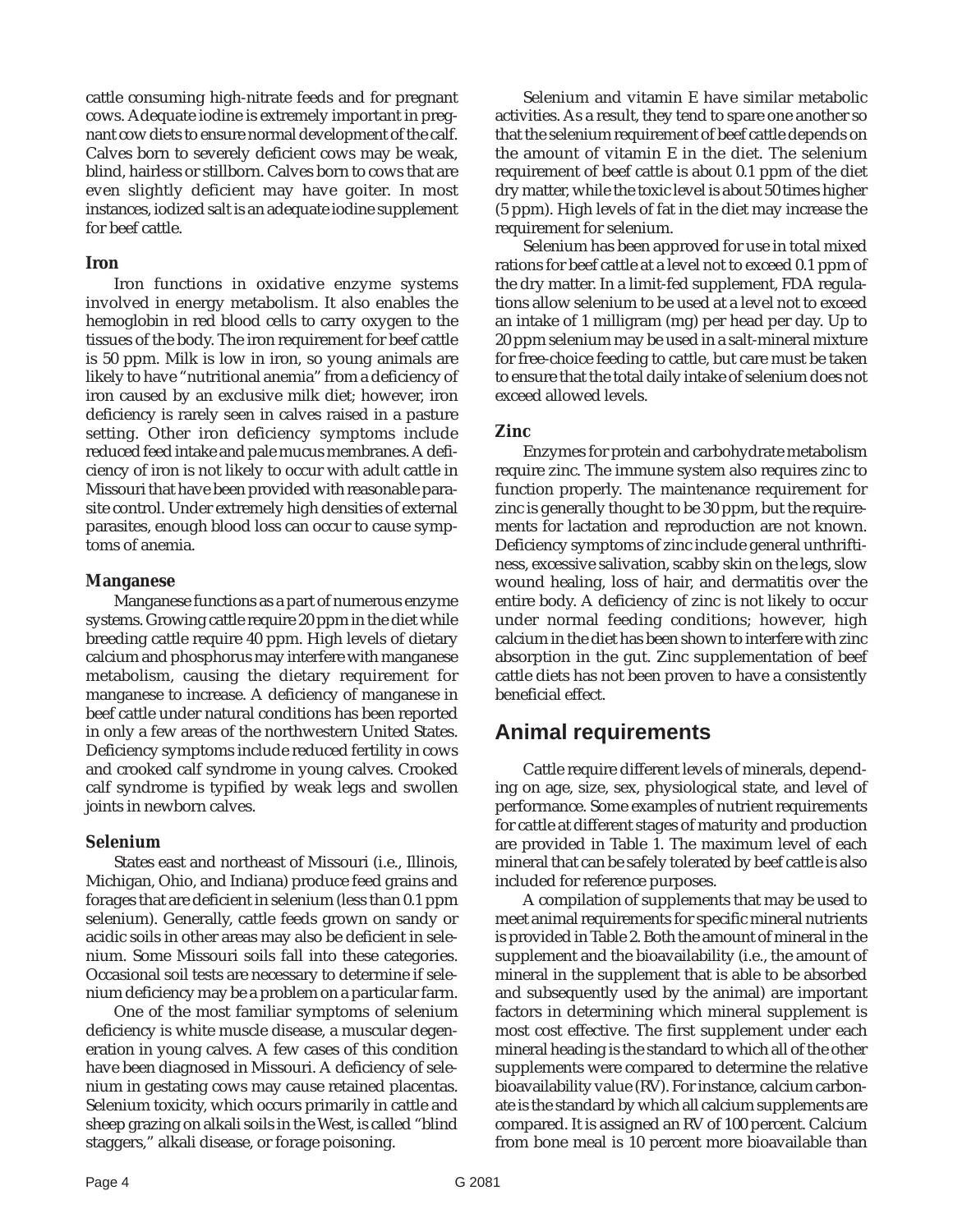**Table 1. Mineral requirements and maximum tolerable levels for beef cattle.**

| <b>Mineral, Units</b> | Growing<br>and<br>finishing<br>cattle | Gestating<br>and dry<br><b>COWS</b> | Lactating<br><b>COWS</b> | <b>Maximum</b><br>tolerable<br>level |
|-----------------------|---------------------------------------|-------------------------------------|--------------------------|--------------------------------------|
| Calcium, %            | 0.31                                  | 0.18                                | 0.27                     |                                      |
| Chlorine, %           |                                       |                                     |                          |                                      |
| Chromium, ppm         |                                       |                                     | -                        | 1000.00                              |
| Cobalt, ppm           | 0.10                                  | 0.10                                | 0.10                     | 10.00                                |
| Copper, ppm           | 10.00                                 | 10.00                               | 10.00                    | 100.00                               |
| lodine, ppm           | 0.50                                  | 0.50                                | 0.50                     | 50.00                                |
| Iron, ppm             | 50.00                                 | 50.00                               | 50.00                    | 1000.00                              |
| Magnesium, ppm        | 0.10                                  | 0.12                                | 0.20                     | 0.40                                 |
| Manganese, %          | 20.00                                 | 40.00                               | 40.00                    | 1000.00                              |
| Molybdenum, ppm       |                                       |                                     |                          | 5.00                                 |
| Nickel, ppm           |                                       |                                     |                          | 50.00                                |
| Phosphorus, %         | 0.27                                  | 0.18                                | 0.27                     |                                      |
| Potassium, %          | 0.60                                  | 0.60                                | 0.70                     | 3.00                                 |
| Selenium, ppm         | 0.10                                  | 0.10                                | 0.10                     | 2.00                                 |
| Sodium, %             | 0.07                                  | 0.07                                | 0.10                     |                                      |
| Sulfur, %             | 0.15                                  | 0.15                                | 0.15                     | 0.40                                 |
| Zinc, ppm             | 30.00                                 | 30.00                               | 30.00                    | 500.00                               |

Adapted from National Research Council. 1996. Nutrient

Requirements of Beef Cattle, 7th revised edition. Washington, D.C.: National Academy Press.

calcium carbonate, resulting in an RV of 110 percent. Some commonly used supplements contain more than one mineral (Table 3). If diets are deficient in more than one mineral, it may be cheaper to use a supplement that supplies more than one required mineral than to purchase a separate supplement for each mineral.

Many common feedstuffs included in the diet of beef cattle can contribute a significant portion of the animal's mineral requirements. The mineral composition of feeds that are commonly used in Missouri is show in Table 4.

## **Special considerations**

#### **Forage analysis and mineral supplements**

The mineral values listed in the Table 4 are intended to serve as guidelines only. In general, forages are good sources of calcium, while grains and animal products are fair to good sources of phosphorus. When planning a mineral supplementation program for forage-fed cattle, it is important to realize that bioavailability of minerals from forage may be low. As a rule of thumb, mineral values in forages should be discounted by 50 percent to account for potentially low bioavailability. A forage-testing program is necessary for reasonably accurate evaluation of the mineral composition of forage-

|  |  | Table 2. Source, empirical formulas, mineral concentrations and relative bioavailabilities of common mineral sources. |
|--|--|-----------------------------------------------------------------------------------------------------------------------|
|  |  |                                                                                                                       |

| <b>Supplement</b>            | <b>Empirical formula</b>             |          | Mineral concentration Relative bioavailability<br>(RV) | <b>Mineral availability</b><br>(% of content) |  |
|------------------------------|--------------------------------------|----------|--------------------------------------------------------|-----------------------------------------------|--|
| Calcium                      |                                      |          |                                                        |                                               |  |
| Calcium carbonate            | CaCO <sub>3</sub>                    | 38       | 100.00                                                 | 38.00                                         |  |
| Bone meal                    | variable                             | 24       | 110.00                                                 | 26.40                                         |  |
| Calcium chloride (dihydrate) | CaCl <sub>2</sub> (H <sub>2</sub> O) | 31       | 125.00                                                 | 38.75                                         |  |
| Dicalcium phosphate          | Ca <sub>2</sub> (PO <sub>4</sub> )   | 20       | 110.00                                                 | 22.00                                         |  |
| Limestone                    |                                      | 36       | 90.00                                                  | 32.40                                         |  |
| Monocalcium phosphate        | Ca(PO <sub>4</sub> )                 | 17       | 130.00                                                 | 22.10                                         |  |
| Cobalt                       |                                      |          |                                                        |                                               |  |
| Cobaltous sulfate            | $CoSO4(H2O)7$                        | 21       | 100.00                                                 | 21.00                                         |  |
| Cobaltic oxide               | Co <sub>3</sub> O <sub>4</sub>       | 73       | 20.00                                                  | 14.60                                         |  |
| Cobaltous carbonate          | CoCO <sub>3</sub>                    | 47       | 110.00                                                 | 51.70                                         |  |
| Cobaltous oxide              | CoO                                  | 70       | 55.00                                                  | 38.50                                         |  |
| <b>Copper</b>                |                                      |          |                                                        |                                               |  |
| Cupric sulfate               | $CuSO4(H2O)5$                        | 25       | 100.00                                                 | 25.00                                         |  |
| Copper EDTA                  | variable                             | variable | 95.00                                                  | variable                                      |  |
| Copper lysine                | variable                             | variable | 100.00                                                 | variable                                      |  |
| Cupric chloride (tribasic)   | Cu <sub>2</sub> (OH) <sub>3</sub> Cl | 58       | 115.00                                                 | 66.70                                         |  |
| Cupric oxide                 | CuO                                  | 75       | 15.00                                                  | 11.25                                         |  |
| Cupric sulfide               | CuS                                  | 66       | 25.00                                                  | 16.50                                         |  |
| Cuprous acetate              | $CuC2O2H3$                           | 51       | 100.00                                                 | 51.00                                         |  |
| lodine                       |                                      |          |                                                        |                                               |  |
| Potassium iodide             | KI                                   | 69       | 100.00                                                 | 69.00                                         |  |
| Sodium iodide                | Nal                                  | 84       | 100.00                                                 | 84.00                                         |  |
| Calcium iodate               | $Ca(IO)_3$                           | 64       | 95.00                                                  | 60.80                                         |  |
| Diiodosalicyclic acid        | $C_7H_4I_2O_3$                       | 65       | 15.00                                                  | 9.75                                          |  |
| Ethylenediamine dihydriodine | $C_2H_8N_2(HI)_2$                    | 80       | 105.00                                                 | 84.00                                         |  |
| Pentacalcium orthoperiodate  | $Ca5(IO6)2$                          | 39       | 100.00                                                 | 39.00                                         |  |

Continued on page 6.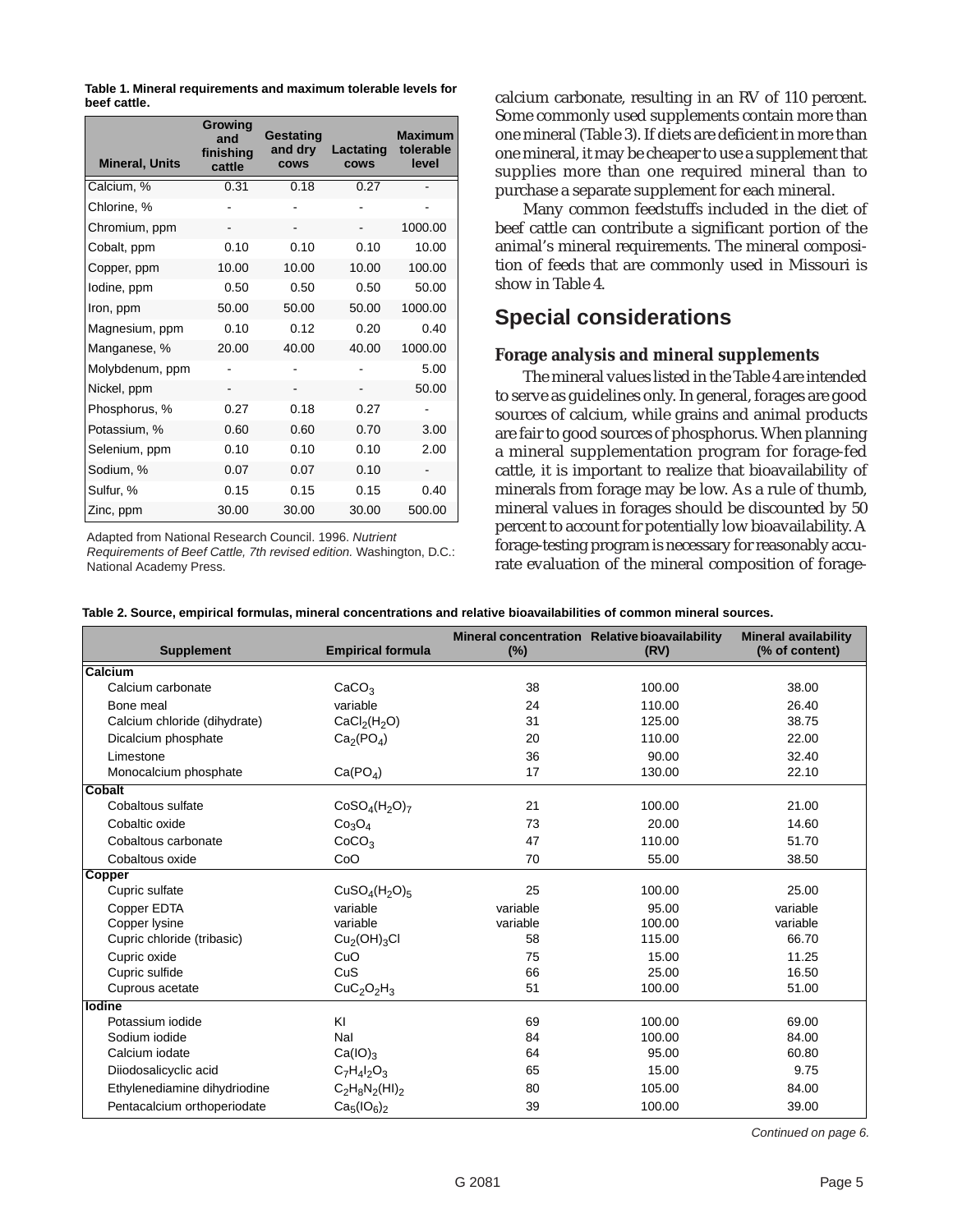**Table 2. Source, empirical formulas, mineral concentrations and relative bioavailabilities of common mineral sources. (Continued)**

| <b>Supplement</b>            | <b>Empirical formula</b>             | (%)      | Mineral concentration Relative bioavailability<br>(RV) | <b>Mineral availability</b><br>(% of content) |  |
|------------------------------|--------------------------------------|----------|--------------------------------------------------------|-----------------------------------------------|--|
| Iron                         |                                      |          |                                                        |                                               |  |
| Ferrous sulfate heptahydrate | $FeSO4(H2O)7$                        | 20       | 100.00                                                 | 20.00                                         |  |
| Ferric citrate               | variable                             | variable | 110.00                                                 | variable                                      |  |
| <b>Ferric EDTA</b>           | variable                             | variable | 95.00                                                  | variable                                      |  |
| Ferric phytate               | variable                             | variable | 45.00                                                  | variable                                      |  |
| Ferrous carbonate            | FeCO <sub>3</sub>                    | 38       | 10.00                                                  | 3.80                                          |  |
| <b>Magnesium</b>             |                                      |          |                                                        |                                               |  |
| Magnesium sulfate            | MgSO <sub>4</sub>                    | 20       | 100.00                                                 | 20.00                                         |  |
| Magnesium acetate            | $MgC_2O_2H_4$                        | 29       | 110.00                                                 | 31.90                                         |  |
| Magnesium basic carbonate    | MgCO <sub>3</sub>                    | 31       | 100.00                                                 | 31.00                                         |  |
| Magnesium oxide              | MgO                                  | 55       | 100.00                                                 | 55.00                                         |  |
| <b>Manganese</b>             |                                      |          |                                                        |                                               |  |
| Manganese sulfate            | MnSO <sub>4</sub> (H <sub>2</sub> O) | 30       | 100.00                                                 | 30.00                                         |  |
| Manganese carbonate          | MnCO <sub>3</sub>                    | 46       | 30.00                                                  | 13.80                                         |  |
| Manganese dioxide            | MnO <sub>2</sub>                     | 63       | 35.00                                                  | 22.05                                         |  |
| Manganese methionine         | variable                             | variable | 125.00                                                 | variable                                      |  |
| Manganese monoxide           | MnO                                  | 60       | 60.00                                                  | 36.00                                         |  |
| <b>Phosphorus</b>            |                                      |          |                                                        |                                               |  |
| Sodium phosphate             | NaPO <sub>4</sub>                    | variable |                                                        |                                               |  |
| Bone meal                    | variable                             | 21       | 100.00                                                 | 21.00                                         |  |
| Defluorinated phosphate      | variable                             | 12       | 80.00                                                  | 9.60                                          |  |
| Dicalcium phosphate          | CaHPO <sub>4</sub>                   | 18       | 85.00                                                  | 15.30                                         |  |
| Selenium                     |                                      |          |                                                        |                                               |  |
| Sodium selenite              | Na <sub>2</sub> SeO <sub>3</sub>     | 45       | 100.00                                                 | 45.00                                         |  |
| Cobalt selenite              | variable                             | variable | 105.00                                                 | 0.00                                          |  |
| Selenomethionine             | variable                             | variable | 245.00                                                 | 0.00                                          |  |
| Selenoyeast                  | variable                             | variable | 290.00                                                 | 0.00                                          |  |
| Sodium                       |                                      |          |                                                        |                                               |  |
| Sodium chloride              | <b>NaCl</b>                          | 40       | 100.00                                                 | 40.00                                         |  |
| Sodium bicarbonate           | Na(CO <sub>3</sub> ) <sub>2</sub>    | 27       | 95.00                                                  | 25.65                                         |  |
| <b>Zinc</b>                  |                                      |          |                                                        |                                               |  |
| Zinc sulfate                 | ZnSO <sub>4</sub> (H <sub>2</sub> O) | 36       | 100.00                                                 | 36.00                                         |  |
| Zinc carbonate               | ZnCO <sub>3</sub>                    | 56       | 60.00                                                  | 33.60                                         |  |
| Zinc oxide                   | ZnO                                  | 72       | 100.00                                                 | 72.00                                         |  |

Adapted from:

Ammerman, C.B., D.H. Baker, and A.J. Lewis. 1995. Bioavailability of Nutrients for Animals. New York: Academic Press. and

National Research Council. 1998. Nutrient Requirements of Swine, 10th revised edition. Washington, D.C.: National Academy Press.

based cattle diets. Mineral content in forage often mirrors the concentration of minerals in the soil. Pasture fertilization schemes and stage of maturity of the forage affect mineral content and mineral bioavailability.

Usually, a commercial mineral supplement will meet the needs of most classes of cattle. Commercially available mineral supplements contain predetermined amounts of each mineral. They are produced in mass quantities to ensure a consistent and relatively inexpensive product. The many commercially available products give beef producers a wide range of supplements from which to choose. Suitability of these products to a specific operation will be determined by forage mineral profiles, concentrates feeds that are typically offered, and soil type. The amount of each mineral provided by commercially produced mineral supplements must, by law, be printed on the label, which provides beef producers with the information they need to select a supplement that best suits a particular situation.

In some instances, a commercial supplement may not supply an appropriate amount of certain minerals. Custom-mixes can be used to tailor a mineral supplement to a specific farming or ranching enterprise. In this circumstance, the supplier of the supplement will work with the producer to provide the proper level of minerals based on analysis of the animal's diet. Using a custom mix ensures that all nutrients are fed at levels needed to promote optimum performance, while none are fed in excessive amounts. Custom mineral mixes can be more expensive than commercial mixes, but this is not always the case.

## **Supplementation strategies**

Several methods are commonly used to supplement rations for beef cattle with minerals:

**• Mix minerals into complete ration.** The best way to ensure that each animal gets the proper level of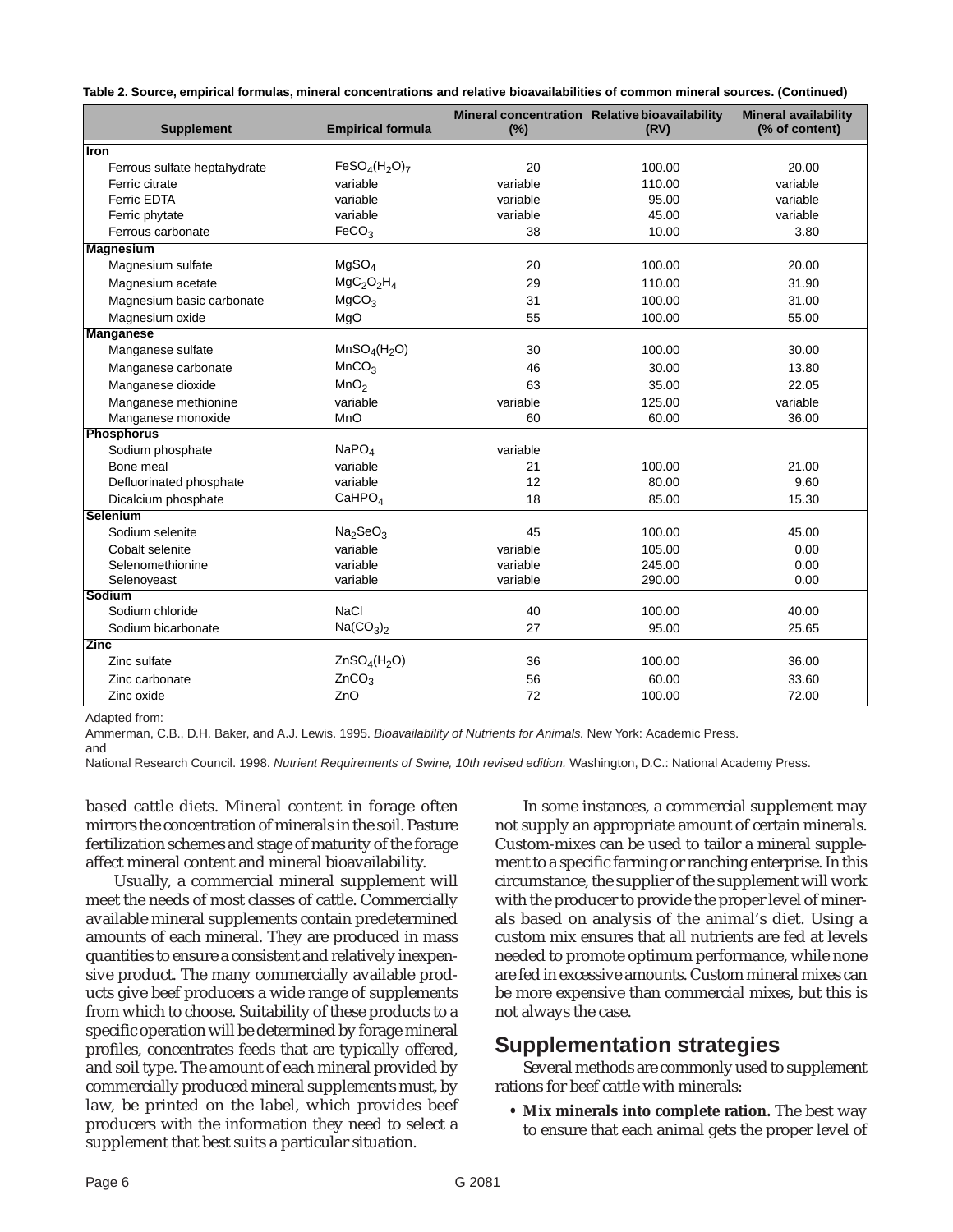| Table 3. Composition of mineral supplements. |  |
|----------------------------------------------|--|
|----------------------------------------------|--|

| <b>Supplement</b>           | <b>Calcium</b><br>$\frac{9}{6}$ | <b>Phosphorus</b><br>℅ | <b>Sodium</b><br>$\%$ | <b>Potassium</b><br>$\%$ | <b>Magnesium</b><br>%    | <b>Manganese</b><br>ppm | <b>Iron</b><br>ppm | <b>Copper</b><br>ppm | <b>Zinc</b><br>ppm | <b>Selenium</b><br>ppm   |
|-----------------------------|---------------------------------|------------------------|-----------------------|--------------------------|--------------------------|-------------------------|--------------------|----------------------|--------------------|--------------------------|
| Bone meal                   | 24.00                           | 12.00                  | 0.46                  | $- -$                    | 0.64                     | 30.40                   | 840.00             | 16.30                | 424.00             | $-$                      |
| Calcium carbonate           | 38.00                           | $\sim$ $\sim$          | 0.06                  | 0.06                     | 0.50                     | 279.00                  | 336.00             | 24.00                | $\mathbf{u}$       | 0.07                     |
| Curacao phosphate           | 36.00                           | 14.00                  | $-$                   | $- -$                    | $\sim$ $\sim$            | --                      | --                 | --                   | --                 | $- -$                    |
| Diamonium phosphate         | 0.50                            | 20.00                  | 0.04                  | $-$                      | 0.45                     | 500.00                  | 15000.00           | 80.00                | 300.00             | $\overline{\phantom{a}}$ |
| Defluorinated<br>phosphate  | 33.00                           | 18.00                  | 4.50                  | 0.09                     | --                       | 220.00                  | 9200.00            | 22.00                | 44.00              | 0.60                     |
| Dicalcium phosphate         | 20.00                           | 18.50                  | 0.08                  | 0.07                     | 0.60                     | 300.00                  | 10000.00           | 80.00                | 220.00             | 0.60                     |
| Mono-dicalcium<br>phosphate | 16.00                           | 21.00                  | 0.05                  | 0.06                     | 0.50                     | 220.00                  | 7000.00            | 70.00                | 210.00             | 0.60                     |
| Mono-ammonium<br>phosphate  | 0.50                            | 24.00                  | 0.06                  | $- -$                    | 0.45                     | 500.00                  | 12000.00           | 80.00                | 300.00             | $\overline{\phantom{a}}$ |
| Sodium phosphate            | --                              | 21.80                  | 32.30                 | $-$                      | $\overline{\phantom{a}}$ | --                      | --                 |                      |                    | --                       |
| Sodium<br>tripolyphosphate  | --                              | 25.00                  | 31.00                 | $- -$                    | --                       | --                      | 42.00              | --                   |                    | $- -$                    |
| Phosphoric acid (75%)       | --                              | 23.80                  | --                    | $- -$                    | $\qquad \qquad -$        | --                      | 5.00               | --                   |                    | $- -$                    |

**Table 4. Mineral composition of feedstuffs common to Missouri.**

| Feedstuff        | Calcium<br>$\%$ | <b>Phosphorus</b><br>$\%$ | <b>Sodium</b><br>$\%$ | <b>Potassium</b><br>$\%$ | <b>Magnesium</b><br>$\frac{9}{6}$ | <b>Manganese</b><br>ppm | <b>Iron</b><br>ppm | <b>Copper</b><br>ppm | <b>Zinc</b><br>ppm | <b>Selenium</b><br>ppm |
|------------------|-----------------|---------------------------|-----------------------|--------------------------|-----------------------------------|-------------------------|--------------------|----------------------|--------------------|------------------------|
| Fescue hay       | 0.41            | 0.30                      | 0.02                  | 1.96                     | 0.16                              | 97.00                   | 132.00             | 22.00                | 35.00              | $\hspace{0.05cm}$      |
| Alfalfa hay      | 1.40            | 0.28                      | 0.05                  | 2.43                     | 0.28                              | 30.30                   | 198.00             | 7.30                 | 18.80              | 0.41                   |
| Corn silage      | 0.25            | 0.22                      | 0.01                  | 1.14                     | 0.18                              | 23.50                   | 131.00             | 4.18                 | 17.70              | 0.53                   |
| Soybean meal     | 0.25            | 0.60                      | 0.04                  | 1.97                     | 0.27                              | 27.50                   | 120.00             | 28.00                | 60.00              | 0.1                    |
| Corn gluten feed | 0.07            | 0.95                      | 0.26                  | 1.40                     | 0.40                              | 22.10                   | 226.00             | 6.98                 | 73.30              | 1.8                    |
| Sovbean hulls    | 0.53            | 0.18                      | 0.03                  | 129.00                   | 0.22                              | 10.00                   | 409.00             | 17.80                | 48.00              | 0.14                   |
| Corn             | 0.30            | 0.32                      | 0.01                  | 0.44                     | 0.12                              | 7.89                    | 54.50              | 2.51                 | 24.20              | 0.6                    |
| Barley           | 0.05            | 0.35                      | 0.01                  | 0.57                     | 0.12                              | 18.30                   | 59.50              | 5.30                 | 13.00              | 1.16                   |

Tables 3 and 4 are adapted from National Research Council. 1996. Nutrient Requirements of Beef Cattle, 7th revised edition. Washington, D.C.: National Academy Press.

minerals in its diet is to mix a good source of the missing or deficient minerals into a complete ration. Some nutritionists recommend that minerals be offered free-choice to cattle even though the ration includes minerals. If this is done, trace-mineralized salt should be fed separately from a mixture of equal parts iodized salt and dicalcium phosphate. This will allow animals a choice of salt alone or a saltmineral mixture with the correct ratio of calcium to  $phosphorus - 1.2:1.0.$ 

- **Add minerals to a supplemental feed.** In this scenario, minerals should be added to a feed grain supplement at levels that are sufficient to meet requirements for all mineral elements. This approach ignores minerals supplied by the forage. Knowing the level of intake of the supplement is critical to the success of this method.
- **Use free-choice mixtures.** Self-feeding minerals free-choice is a satisfactory method of mineral supplementation under most conditions; however, cattle will not have their mineral needs perfectly met with this system. Some animals will overconsume a self-fed mineral supplement while others

will eat less than they need. In this system, salt or highly palatable concentrates are used to encourage supplement intake. The target intake is about 2 ounces per animal per day for most commercially available self-fed mineral supplements.

#### **Mineral interactions**

Proper balance between minerals is critical. Perhaps the best illustration of this principle is the relationship between calcium and phosphorus. Calcium-tophosphorus ratios of 2:1 to 1.2:1 are recommended for beef cattle diets. Variation from the recommended ratios, especially providing more phosphorus than calcium in the diet, can lead to urinary calculi, or water-belly, in steer calves. While striving to maintain the proper balance between dietary calcium and phosphorus, care must be taken not to get the absolute levels of these minerals too high in the diet. High levels of calcium and phosphorus increase the magnesium, manganese, iron, iodine, sulfur and zinc requirements. Beef producers should also be aware that high levels of magnesium, iron, or aluminum might interfere with the uptake of calcium and phosphorus from the small intestine.